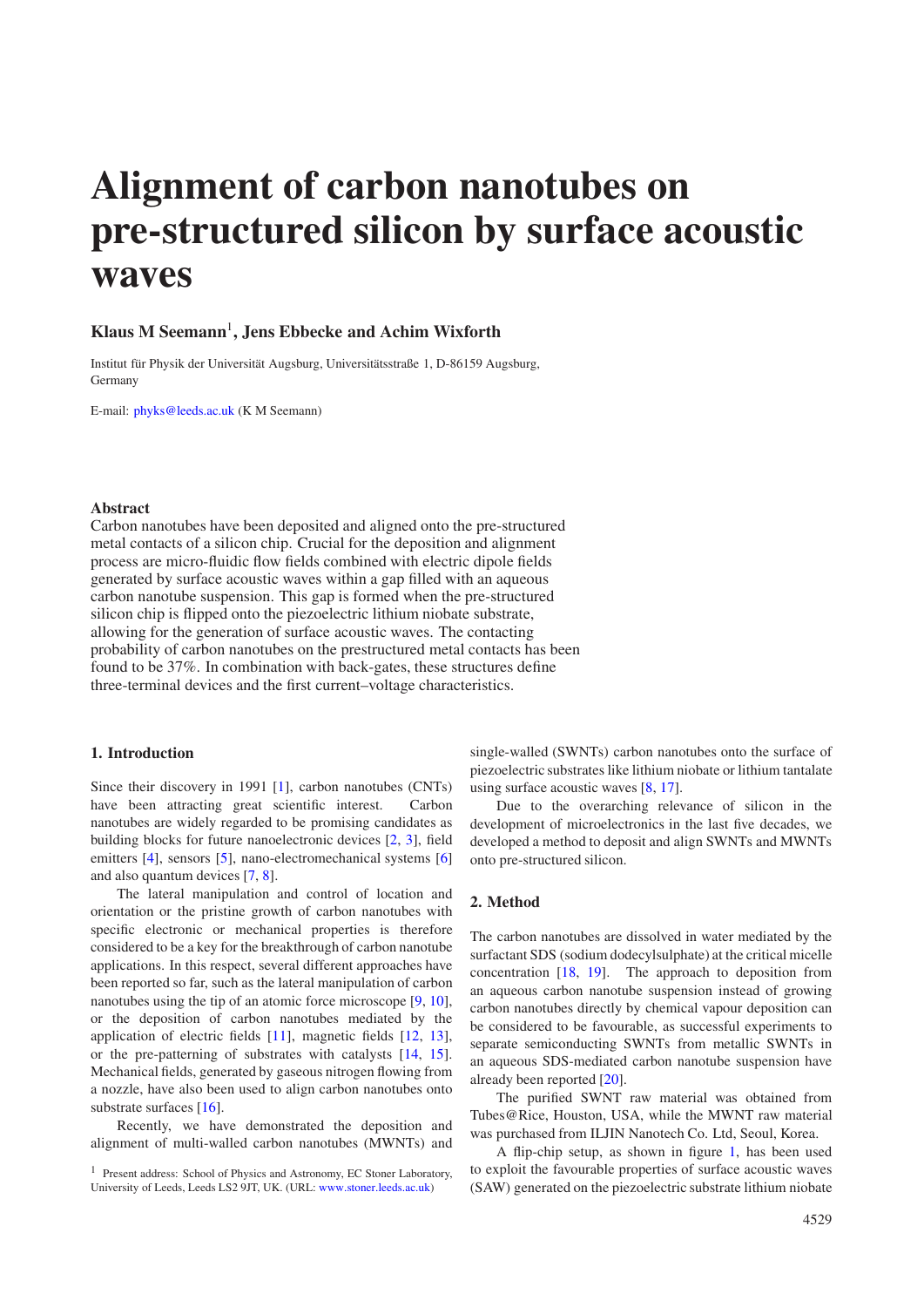<span id="page-1-0"></span>

**Figure 1.** Flip-chip setup for deposition and alignment of carbon nanotubes (CNTs) on a pre-structured silicon chip using surface acoustic waves. Not to scale.

(This figure is in colour only in the electronic version)

in combination with a non-piezoelectric silicon chip. The crystal orientation of the lithium niobate substrate, the tool chip, is rot128°-Y-cut-X-propagation. A pair of metallic interdigital transducers—forming a delay line—has been processed by standard photolithography and fabricated by evaporating a 10 nm thick titanium adhesion layer and a 200 nm thick gold layer in combination with a standard lift-off technique (commercially avaible at Advalytix AG, Brunnthal, Germany). The periodicity of the interdigital transducers is 15.2  $\mu$ m, resulting in a resonant frequency of the SAW on lithium niobate of 262 MHz.

The silicon chip ( $5 \times 5$  mm<sup>2</sup>, n<sup>+</sup> arsenic doped, resistivity  $0.001 - 0.005$   $\Omega$  cm, orientation  $\langle 100 \rangle$  has been covered with 200 nm of  $SiO<sub>2</sub>$  by plasma-enhanced chemical vapour deposition to serve as a gate dielectric for a back-gate contact. Electron-beam lithography (using a Raith 100) has been used to pattern five samples on a chip each with 18 contact pairs (10 nm titanium followed by 50 nm of gold) with a separation of 500 nm. The contact pads had a base width of 200  $\mu$ m and a  $5 \mu$ m-wide capped tip, such that two adversely placed contact pads separated by 500 nm are forming the basis of one junction.

In the flip-chip setup (see figure [1\)](#page-1-0), the oxidized silicon chip with pre-structured gold contacts is brought into close proximity to the electric SAW field generated independently on the separate piezoelectric lithium niobate chip.

For the fabrication of carbon nanotube junctions, a chip carrier with a lithium niobate chip has been connected to a signal generator (a Rohde&Schwarz SMP02, 10 MHz– 20 GHz) via an RF power amplifier (EIN, Model 603L, 0.8–1000 MHz, +40 dB). The electrical signal detected by the receiving interdigital transducer of the lithium niobate chip has been fed into a spectrum analyser (an Agilent E4402B, 9 kHz–3.0 GHz) and adjusted in power to 7 dBm, being equal to 5 mW. After preliminary power adjustment, the signal generator is switched off and 1  $\mu$ l of a freshly prepared suspension of carbon nanotubes is pipetted into the middle of the sound beam. A clean pre-structured silicon chip is subsequently flipped onto this droplet. Once the signal generator was in operation, the power level has been adjusted once more to 7 dBm, as measured with the spectrum analyser. Capillary forces spread the droplet of carbon nanotube suspension in between the tool chip and the target

<span id="page-1-1"></span>

**Figure 2.** Rayleigh waves couple into a thin fluid film in between the piezoelectric substrate and a cover slide and are back reflected at the cover slide to again reach the piezoelectric substrate.

chip into a film that gradually diminishes in thickness due to evaporation. The deposition and alignment process was carried out for ten minutes until the aqueous part of the carbon nanotube suspension evaporates completely. To remove residual surfactant, the target chip was rinsed for 30 s in deionized water and subsequently dried in a nitrogen gas flow.

# **3. Results and discussion**

Silicon does not allow the excitation of surface acoustic waves directly due to the absence of dielectric dipole moments per silicon unit cell. Thus, the evanescent fields of a SAW in the third dimension above the piezoelectric chip are exerted on the surface of the pre-structured silicon chip. The flip-chip setup, assketched in figures [1](#page-1-0) and [2,](#page-1-1) facilitate the combination of both micro-fluidic and electric properties of the SAW with a second substrate through close spatial proximity.

SAWs interact with fluids by exchange of energy if the fluid is in direct contact with the sound beam generated on the piezoelectric substrate. Rayleigh waves couple into the fluid and are attenuated exponentially such that acoustic streaming occurs [\[21\]](#page-3-20). In the case of a covered piezoelectric substrate shown in figure [2,](#page-1-1) Rayleigh waves couple to the fluid, where they excite a longitudinal pressure sound wave. This wave is reflected back from the cover lid and propagates along the fluid-filled gap, as in a waveguide.

Thus, micro-fluidic streaming occurs in the narrow gap formed in between the lithium niobate chip and the prestructured silicon chip.

Additionally, electric dipole fields which accompany a SAW propagating on a piezoelectric substrate play an important role in the polarization and subsequent alignment of carbon nanotubes [\[17,](#page-3-16) [22\]](#page-3-21). In the upper half-space above a piezoelectric substrate, a SAW causes a modulated electric field similar to a periodic surface charge density. Surface acoustic waves on piezoelectric substrates hence originate periodic electric fields of plane-wave nature and exhibit evanescent behaviour in the third dimension.

The combination of both micro-fluidic streaming and the aligning effect of the electric fields facilitate the deposition of carbon nanotubes between the pre-structured gold contacts on the silicon chip.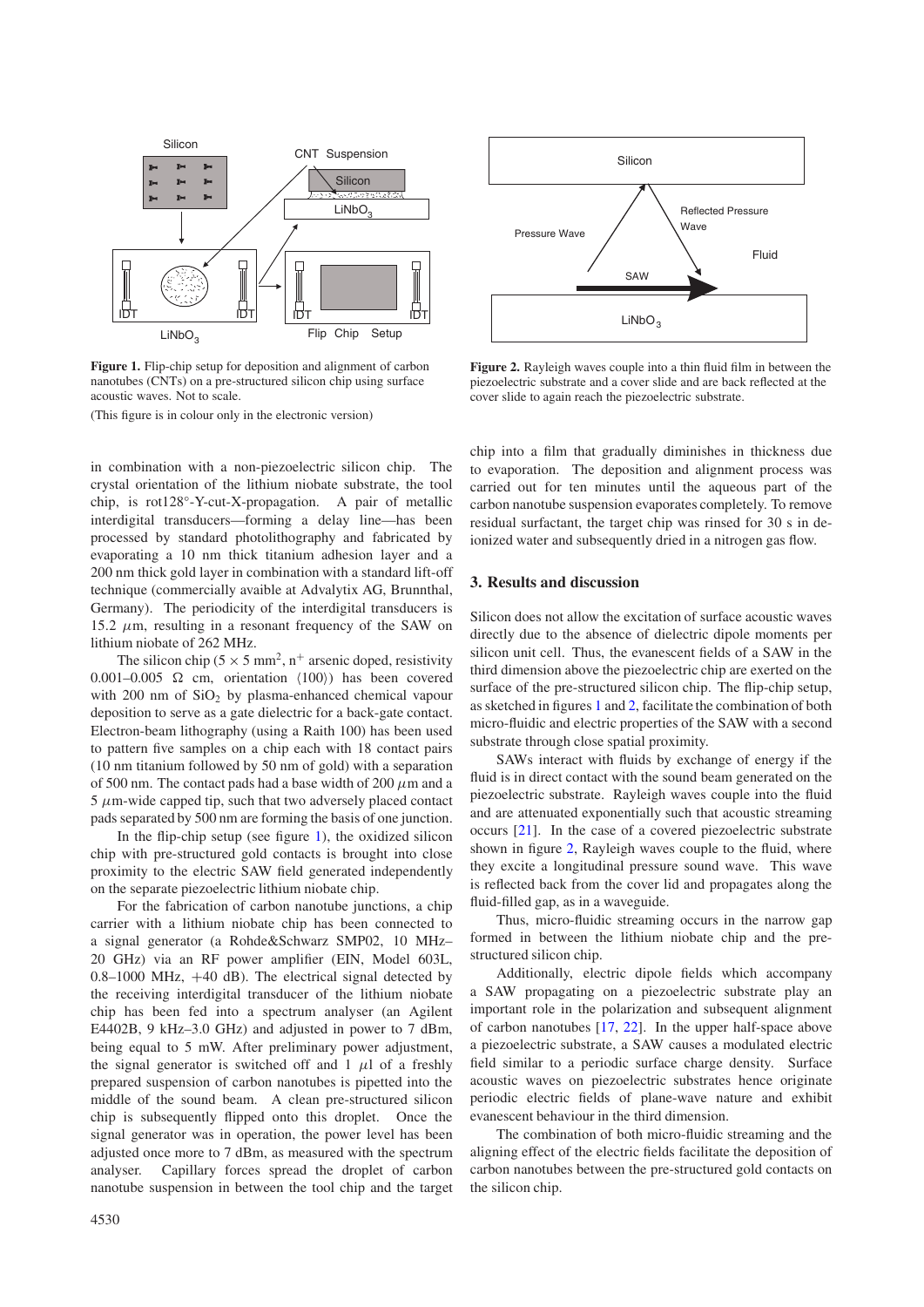<span id="page-2-0"></span>

**Figure 3.** SAW-aligned CNT between a pair of gold contacts pre-structured onto an oxidized silicon chip. In (a) and (b), scanning electron microscopy (SEM) images depicting single-walled carbon nanotubes aligned between pre-structured metal contacts are shown. In (c) and (d), multi-walled carbon nanotubes are shown to contact pre-structured metal pads. For the deposition, the flip-chip setup was used. The bar scale is 500 nm.

Electric field amplitudes between  $10^6$  and  $10^7$  V m<sup>-1</sup> are found to accompany surface acoustic waves on piezoelectric substrates for an amplitude of surface displacement of around 1 nm [\[23,](#page-3-22) [24\]](#page-3-23).

For the measurements presented here, relatively high power levels have been used in order to launch SAWs with large mechanical and electrical amplitudes. We used power levels of up to 500 mW (signal generator output), since the evanescent piezoelectric field is weakened by the polarizability of water and the metal contacts on the Si samples. An electric field as high as possible is found to be advantageous for the deposition and alignment process of carbon nanotubes onto the target chip, since the strength of evanescent electric dipolar fields accompanying the surface acoustic wave and the micro-fluidic excitation of the suspension are key parameters. At significantly lower power levels of the launched surface acoustic wave, the success rate of aligning individual ropes of carbon nanotubes onto pre-structured contacts was considerably reduced. It has been shown in [\[17\]](#page-3-16) by using a

<span id="page-2-2"></span>

**Figure 4.** Statistics of the CNT contacting process in the flip-chip geometry. The CNT suspension used for the deposition had a deliberately low CNT concentration. Therefore, most of the inspected contact pairs are free of nanotubes. Almost 37% of the devices, however, result in a CNT junction and most of these are bridged by only a single CNT or two.

thin metal surface coating that the electric field accompanying the SAW is a dominant effect of CNT alignment, because there the electric SAW field is shorted and no alignment has been detected.

Typical results of deposition and alignment of SWNTs using SAW generated on a lithium niobate chip are depicted in the scanning electron microscopy images of figures  $3(a)$  $3(a)$ and (b), where individual  $\text{SWNTs}^2$  $\text{SWNTs}^2$  bridges a gold contact pair separated by 500 nm to form a carbon nanotube junction. In figure  $3(c)$  $3(c)$ , an individual MWNT (see footnote 2) is shown forming a carbon nanotube junction, while in the scanning electron microscopy image of figure [3\(](#page-2-0)d), two individual MWNT form the carbon nanotube junction.

All carbon nanotubes were non-functionalized in order not to alter the original electronic properties, and merely adhesion forces are responsible for attaching carbon nanotubes to the contact pairs.

The deposition experiments described above were also performed using a lithium tantalate chip generating shear surface acoustic waves with a significantly lower potential to drive micro-fluidic flow fields. At the same power level of 5 mW, meaning approximately the same electric field but less streaming, the success rate in bridging gold contacts with carbon nanotubes using a lithium tantalate chip was only 10% compared to the  $LiNbO<sub>3</sub>$  case. As such, micro-fluidic agitation of the suspension-filled gap between the pre-structured silicon chip and the piezoelectric chip is an important element of the alignment process for the flip-chip devices. The second necessity is the electrical polarizability of carbon nanotubes along the tubular axis [\[22\]](#page-3-21).

<span id="page-2-1"></span>We have inspected all 90 contact pairs of the silicon target chips, and the statistics of the contacting process is shown in figure [4.](#page-2-2) It turned out that, whenever a contact pair was bridged by CNTs, most of the cases involved only a single CNT or two CNTs (see figure [4\)](#page-2-2). For these first investigations of the

<sup>2</sup> Transmission electron microscopy investigations of the SDS-mediated carbon nanotube suspension used for deposition revealed that the individual SWNTs and MWNTs spanning a metal contact pair could also be ropes of SWNTs and MWNTs.